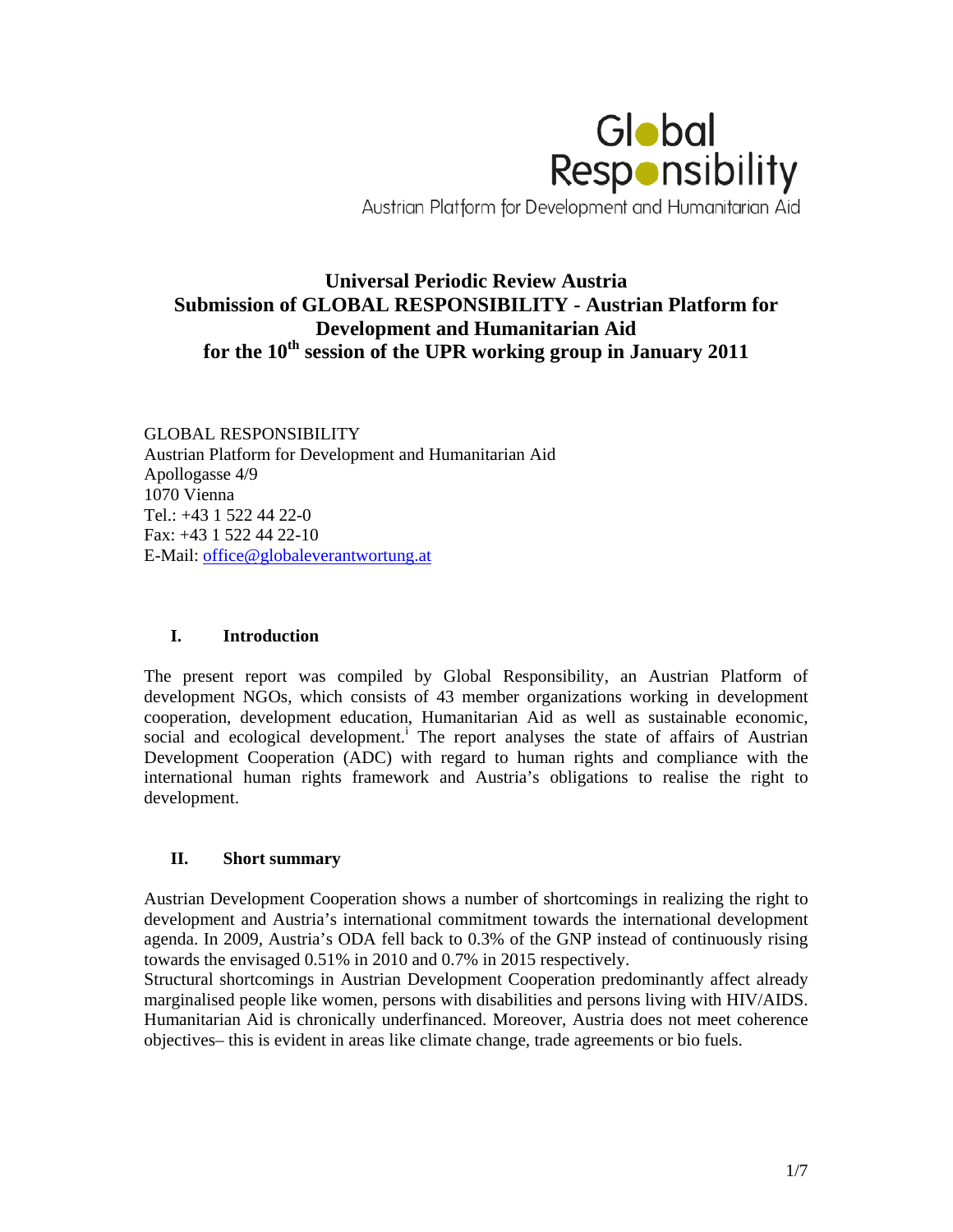# **III. Legal and institutional frame**

The legal framework for Austrian Development Cooperation is the Federal Development Cooperation Act of 2002, amended in  $2003$ .<sup>ii</sup> It enshrines reduction of global poverty, safeguarding peace and human security, preserving the environment as well as promotion of human rights<sup>iii</sup> as the main objectives of ADC. It also sets out the basic principles governing programmes and projects: the right of partner countries to determine their development approach, respect for cultural diversity, gender equality and consideration of the needs of children and persons with disabilities respectively. ADC is implemented by the Austrian Development Agency (ADA), which was established in 2004. The central development policy positions and strategic framework of ADC are defined in a Triennial Programme on Austrian Development Policy. This programme is updated and adapted every year by the Ministry of European and International Affairs and serves as the ADA's programme of work.

Basic principles of ADC are, among others, gender equality and consideration of the needs of children and persons with disabilities.<sup>IV</sup>

The guiding principle concerning coherence is formulated as follows: 'The Federal Government, in the fields of policy it pursues that may have effects on developing countries, shall take into consideration the objectives and principles of development policy.<sup>'</sup> Overall responsibility for implementation lies with the respective Federal ministry; the Minister for European and International Affairs is responsible for coordination of international development cooperation.<sup>vi</sup>

According to Section 2 of the Act, development cooperation 'comprises any measure taken by the Federal Government that is part of Official Development Assistance and reported to the Development Assistance Committee (DAC) of the Organisation for Economic Cooperation and Development (OECD)', and also includes measures in the area of Humanitarian Aid.

## **IV. Implementation of international human rights obligations**

Article 2 (1) of the Covenant on Economic, Social and Cultural Rights stipulates 'international aid and cooperation' as a means for realizing economic, social and cultural rights through the member states. In order to benefit from international aid and cooperation, however, developing countries require support from developed countries like Austria.

Austria has repeatedly promised an increase of its ODA – more than 20 times since the 1970s –, most recently through a promise to increase its  $ODA<sup>vi</sup>$  within the EU framework (2010: 0.51%; 2015: 0.7%). Austria has recurrently been violating this international obligation. In 2009, Austria's ODA fell to a mere 0.3%. Compared to Austria's ODA figures of 2008 this is a decrease of about 30% (378 million Euros). Debt relief, peace keeping missions, scholarships and study programmes for foreign students in Austria as well as care for asylum seekers account for an above average portion of the ODA. Humanitarian Aid remains chronically underfinanced. Direct ODA continues to range below 0.25% of the GNP. Further cuts of the ODA budget have already been announced.

Until 2015, the target year for reaching the Millennium Development Goals, no ODA increases are envisaged in spite of the fact that an augmentation in ODA funds is a crucial precondition for reaching the MDGs. 'If and where there is political will, these goals can be met. Austria has a special responsibility to play a role', underlined UN Secretary-General Ban Ki-moon during his visit to Vienna in April 2010.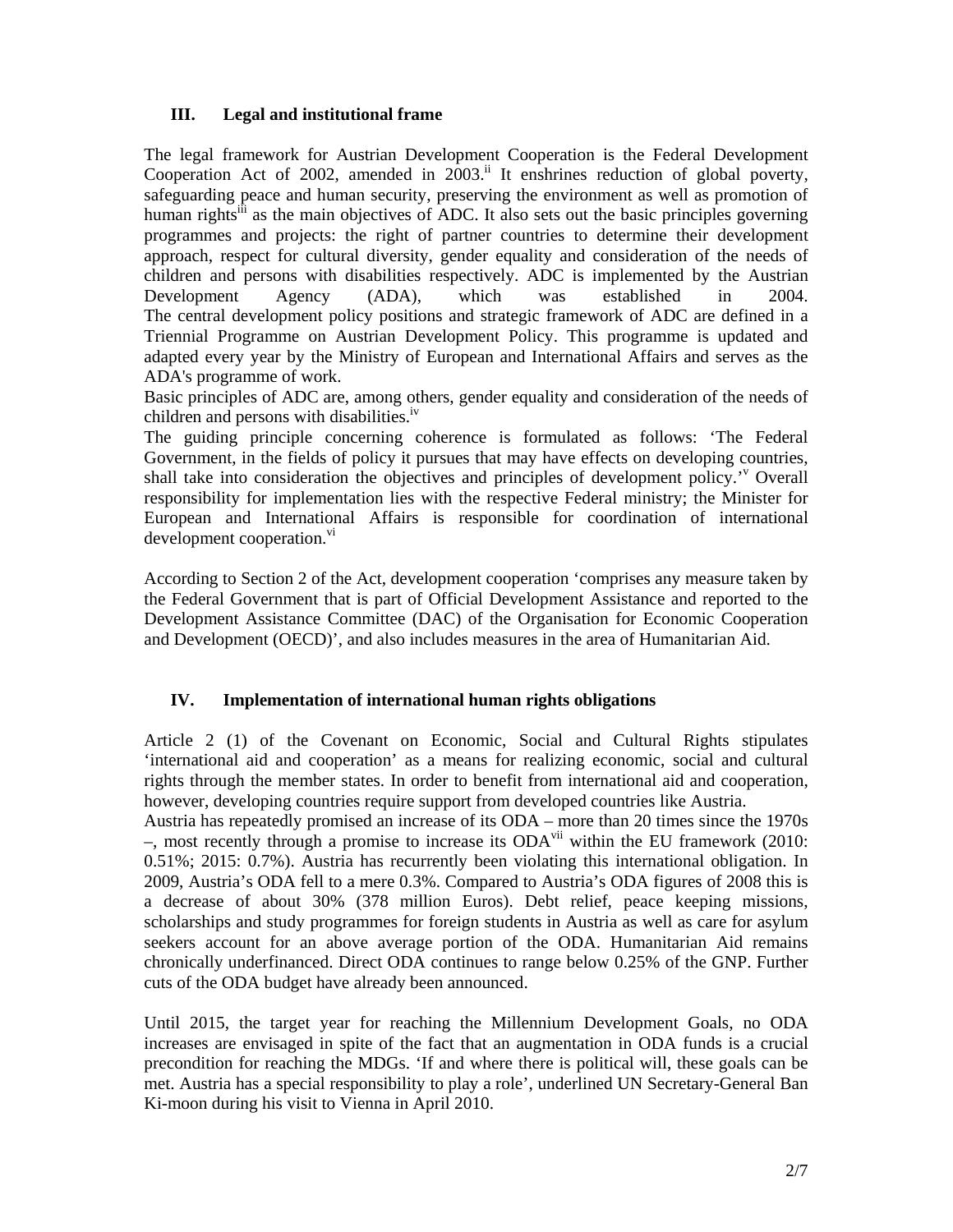All these developments contradict Austria's commitment to contribute to the realisation of the MDGs.<sup>viii</sup> As a temporary member of the UN Security Council and its candidacy for a seat in the UN Human Rights Council 2011-2014 underway, Austria aims at taking on more responsibility in the international arena, among others seeking to contribute towards stability, peace and promotion of human rights. Backing away from those previous promises does not cohere with these objectives.

# **V. Implementation gaps in Austria's Development Cooperation**

## **1. Gender equality and empowerment of women**

As of January 1 of 2009, equality of women and men in public spending is part of the Austrian Constitution as a Federal Policy Objective<sup>ix</sup>, implementation of this principle, however, is being delayed.

The OECD has criticised lacking resources for development cooperation and promotion of gender equality in particular: 'At present, Austria simply does not have the means to implement its gender equality policy. It would be in a better position if it had specific budget lines, more staff capacity and stronger tools and guidance for the practical implementation of its gender equality priorities.<sup>'x</sup>

Through the limited allocation of funds for support of women's organizations within ODA – only 3 and respectively 2 million USD were budgeted for this in 2007 and  $2008<sup>xi</sup> - ADC$ lacks the objective of gender equality and empowerment of women. The main reason for the limited allocation is that only about 8% of the Austrian ODA<sup>xii</sup> are handled as development aid directly through the Austrian Development Agency. While these capital flows directed to the countries of prioritised ADC show a rather high focus on gender equality (including programmes with components of Gender Mainstreaming e.g. to Uganda 66%, Nicaragua 75%, Bhutan  $93\%$ <sup>xiii</sup>, those funds channelled through other actors, as for instance capital flows through the Ministry of Finance, show hardly any evidence for integrating the objective of equalization through gender-sensitive budget planning.<sup>xiv</sup>

## **2. HIV/AIDS**

Austria does not undertake any visible measures to implement HIV/AIDS-relevant measures to reach MDGs  $# 4$  to  $# 6$ ; no national coordination mechanism exists in the area of HIV/AIDS.

These implementation gaps contradict the New Guidelines 2009 of UNAIDS, which were set up following the development of the UNGASS Declaration – which Austria signed.<sup>xv</sup> Since  $2003$ , there are no multilateral public grants for ARV programmes.<sup>xvi</sup> Political support for European efforts to establish the frame for alternative sources of funding for the fight against AIDS, as for instance UNITAID or a patent pool, is lacking.<sup>xvii</sup>

## **3. Humanitarian Aid**

The significance of Humanitarian Aid has to be increased essentially. This can be achieved through the adoption of an overall humanitarian aid policy framework, incl. basic and internationally recognized humanitarian principles as well as through an increase of the budget for Humanitarian Aid.<sup>xviii</sup>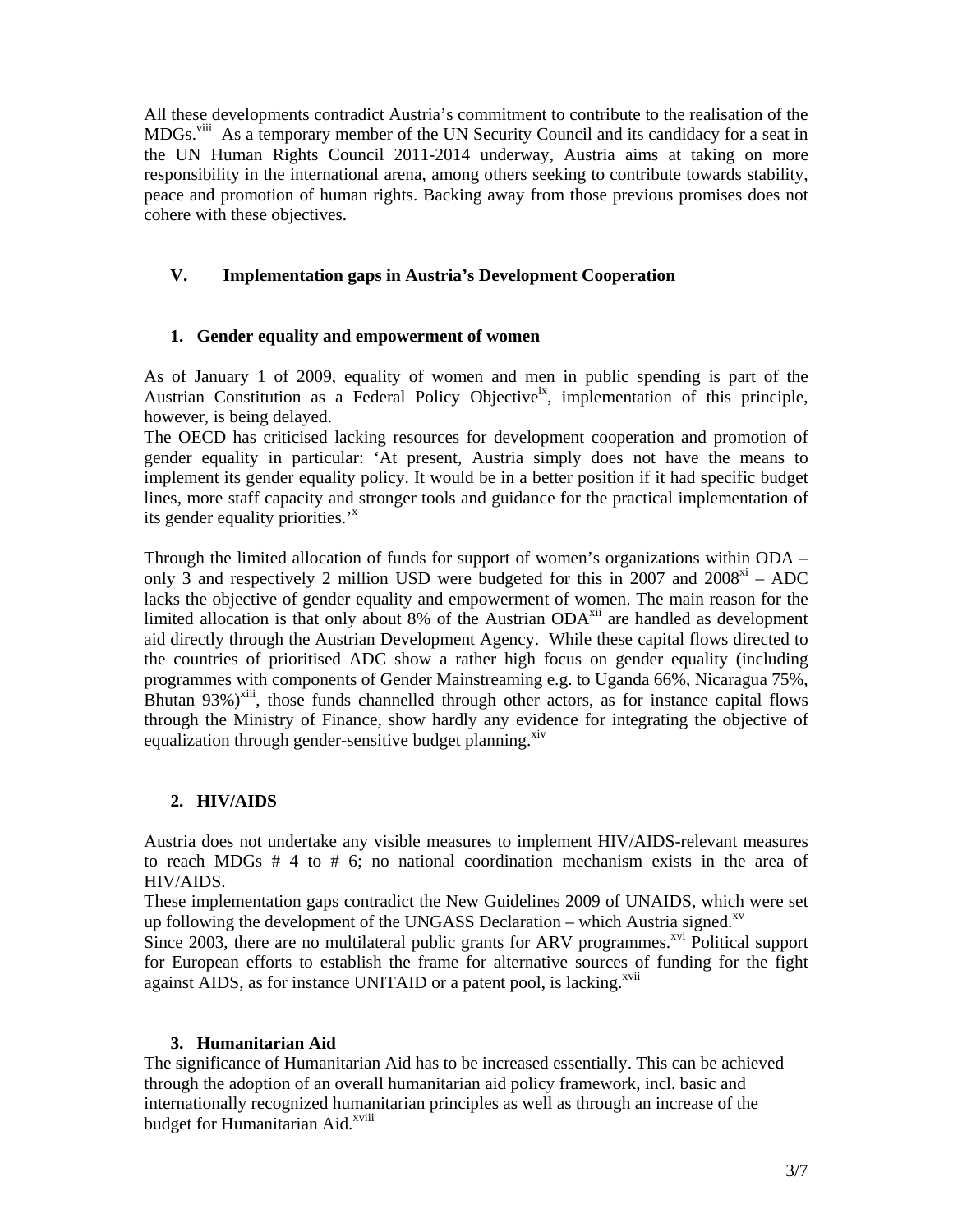In 2008, Austria spent only 2.58% of its ODA for Humanitarian Aid. $x$ <sup>xix</sup> In order to increase the effectiveness of aid for victims of violent conflicts and natural disasters, Austria has to provide more financial means for Humanitarian Aid (incl. disaster relief, disaster preparedness, disaster risk reduction, 'forgotten' conflicts and crises). When emergencies occur, these means have to be made available rapidly and transparently. Humanitarian Aid in Austria is fragmented and coordination among the various governmental institutions has to improve significantly to facilitate high-quality and effective humanitarian aid for the benefit of the most vulnerable people.

#### **4. Persons with Disabilities in Development Cooperation**

Austria ratified the UN Convention on the Rights of Persons with Disabilities in 2008. The CRPD stipulates that member states shall take concrete measures to include persons with disabilities in international cooperation and to design international development programmes to be accessible to and inclusive of persons with disabilities.<sup>xx</sup>

Sadly, the ADC is still far from reaching this objective. Although the Austrian Development Cooperation Act<sup>xxi</sup> defines the rights and needs of persons with disabilities as a crosscutting issue for the whole ADC, control mechanisms to ensure inclusion are lacking. The same is true for the ADC quality criteria regarding disability<sup>xxii</sup> which lack any binding obligation for programmes to include persons with disabilities.

The ADC only supports isolated projects directly supporting persons with disabilities, while the majority of projects and programmes neither includes nor considers persons with disabilities. This is contrary to the principles of participation and inclusion as laid down in the CRPD. Moreover, dialogue and consultation with civil society and Disabled People's Organisations specifically<sup>xxiii</sup>, take place only sporadically.

#### **5. Political coherence**

The principle of coherence is insufficiently considered in shaping Austrian policies and politics:

- Climate change: Austria increased its carbon emissions (10.9% higher in 2008 than in 1990) instead of – as agreed and legally binding under international law in the Kyoto protocol of 1997 – reducing emissions by 13%. Therewith, Austria is partly responsible for the progressing climate change, which effects and endangers people in developing countries the most.
- Bio fuels: The Austrian objective of adding 10% bio fuels to fuels in 2010 and 20% in 2020 is twice as high as the EU-average. This objective cannot be met without importing bio fuels from other countries. In developing countries the growing production of bio fuels leads to increased prices for staple foods, conflicts on land ownership, eviction of peasants, water shortage, damage to the environment (soil erosion, deforestation) and threats to biodiversity. With its support for bio fuels Austria breaks its international obligations to warrant the right to food and protect the climate. Today, already 1 billion people live without access to sufficient nutrition; among them up to 70% women.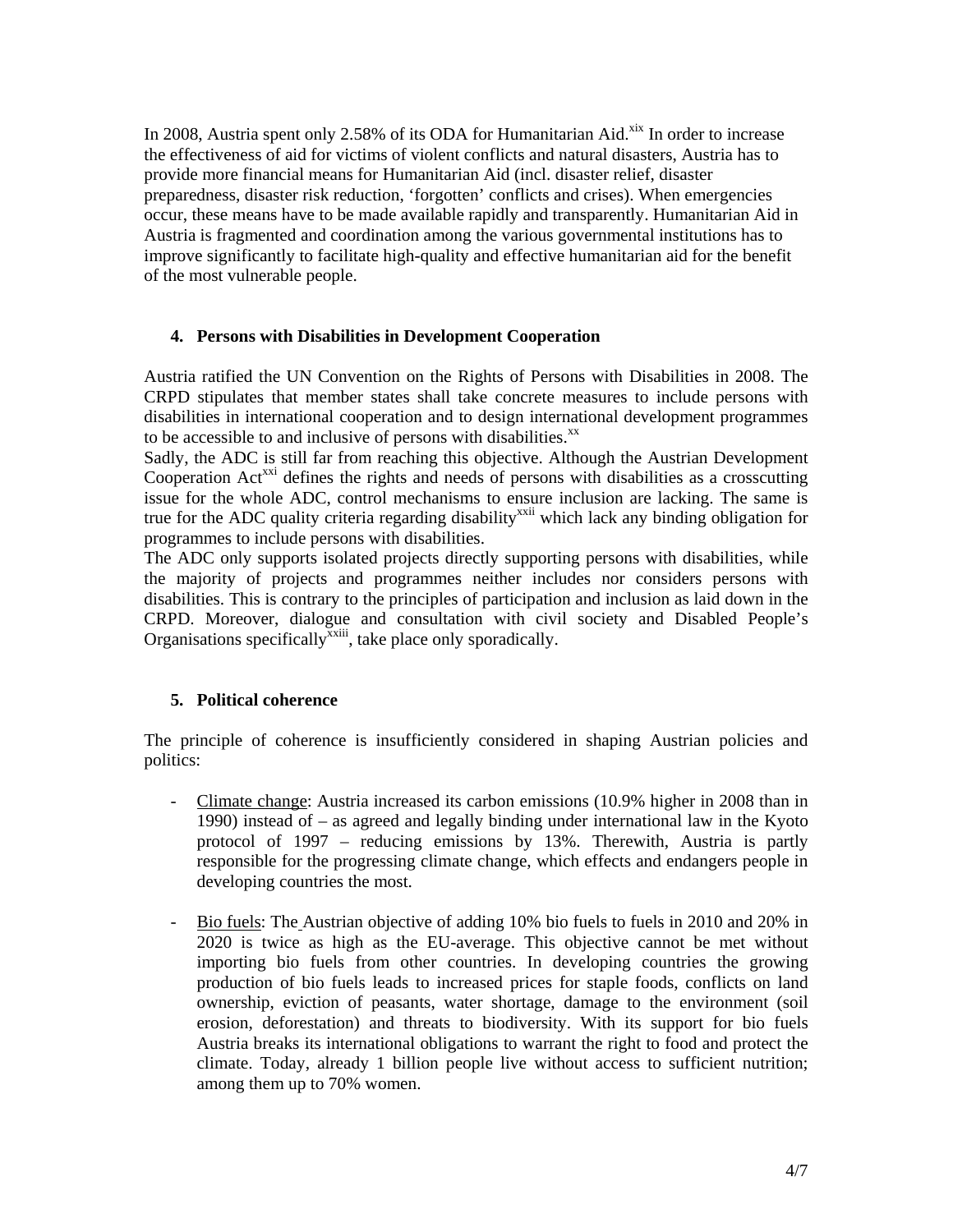- Trade agreements: Within the EU framework, Austria participates in negotiations on a number of bilateral and regional free trade agreements. Their presumably negative effects on developing countries and emerging markets will neither be examined nor taken into account. The negotiations take place without consulting non-state actors.
- Promotion of exports: The Austrian Federal Export Financing Guarantee Act xxiv empowers the federal government to take over liabilities for (private) export transactions if these increase Austrian trade balance or if they constitute projects from which Austria benefits.<sup>xxv</sup> Subsidies to loans for exports and investments in developing countries are equally part of Austrian Development Cooperation as debt relief; even though grants of export loans and guarantees are given without sufficient transparency and without including the affected states. There are no clear and binding standards on environmental protection, social and human rights and no coordination with the guidelines of the ADC.<sup>xxvi</sup>
- Tax evasion: Austria does not participate in automatic information exchange as outlined in the EU Savings Guideline.<sup>xxvii</sup> Therefore, Austria indirectly supports tax evasion and contributes to the loss of substantial public funds worldwide which would be essential to realise economic, social and cultural rights. 'The (world's) total of illegal cross-border capital flow out of poorer countries is estimated at 1 trillion USD.'xxviii

## **VI. Demands**

- Binding scheme to gradually increase ADC funds in accordance with the 12-point action plan of the EC: Increase of ADC funds by 200 million Euro per annum until 0.7% of the GNP are spent on development cooperation
- Humanitarian Aid: (1) Higher recognition of Humanitarian Aid through adoption of overall humanitarian aid policy framework; (2) increase of funds for Humanitarian Aid, (3) less fragmentation and improved coordination of Humanitarian Aid among different ministries
- Increased specific support for women in development cooperation, especially in the areas of economic empowerment and sexual/reproductive rights; awareness raising on women's rights as an overarching objective
- Swift implementation of mechanisms to introduce gender budgeting especially in the area of inter-state cooperation (budget support)
- Increased (bi- and multilateral) funds for the health sector, especially for reproductive health and HIV/AIDS programmes
- Inclusion of persons with disabilities in all phases of the  $ADC<sup>xxix</sup>$  and structural analysis of the ADC (legislation, guidelines, practical implementation) for compatibility of Austrian Development Cooperation with the Convention on the Rights of Persons with Disabilities
- Adherence to international obligations on climate protection and provision of funds for measures to support people in developing countries to adapt to climate change, including consultation with civil society
- 'Food production before energy production of rich countries': moratorium on imports of bio fuels; revision of the Austrian policy on bio fuels
- Independent studies to evaluate effects of bilateral and regional EU trade agreements with African, Latin American, Asian and Pacific states
- Involvement of Parliament in monitoring abidance with environmental and human rights standards as well as transparency in liabilities in the area of export promotion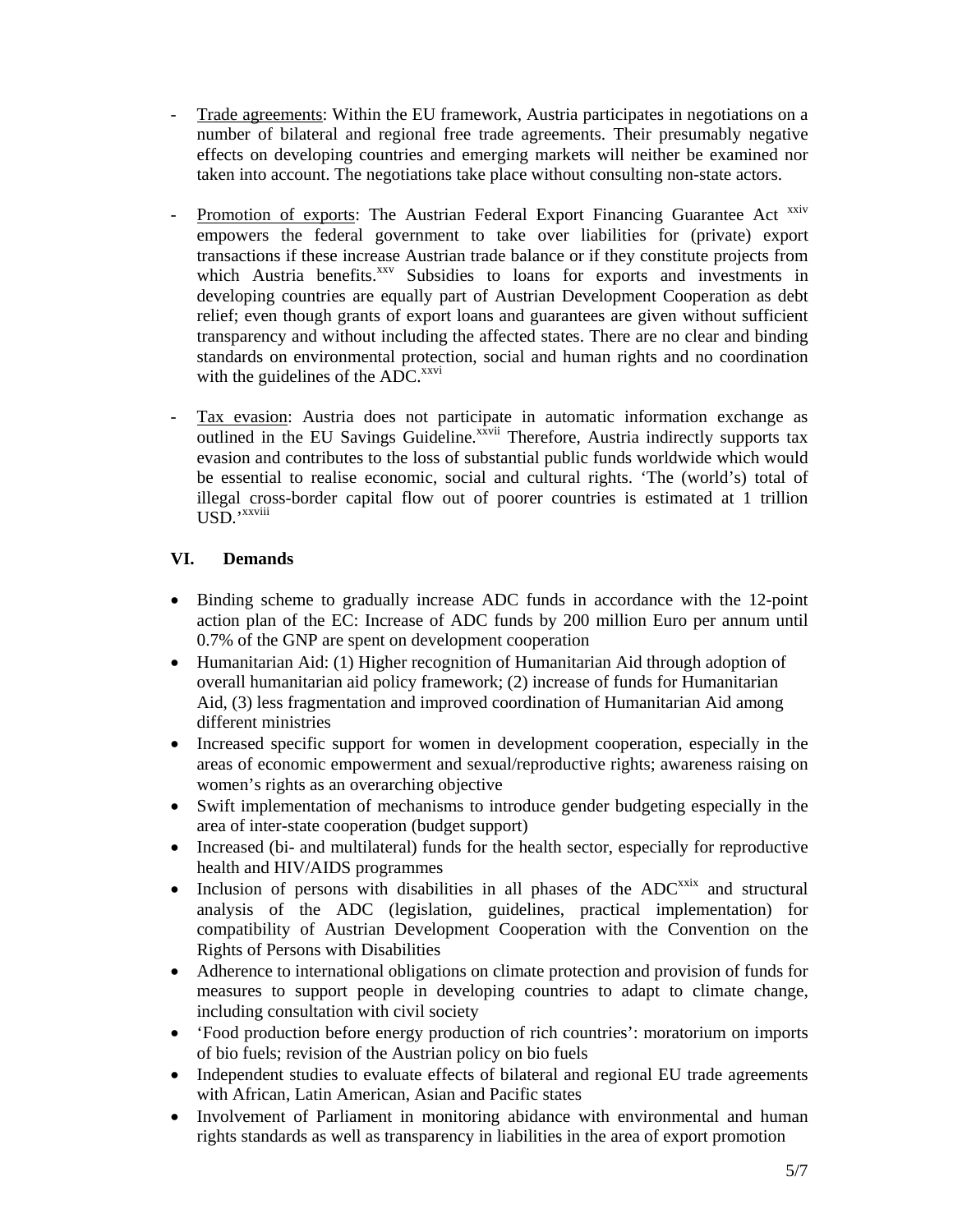- Systematic inclusion of human rights, social aspects and the principles of the ADC when granting subsidised loans and liabilities by Österreichische Kontrollbank  $(OeKB)^{xxx}$
- Liabilities for export loans are no longer part of the Austrian ODA
- Abolition of banking confidentiality and signing of the EU guideline on interest taxation